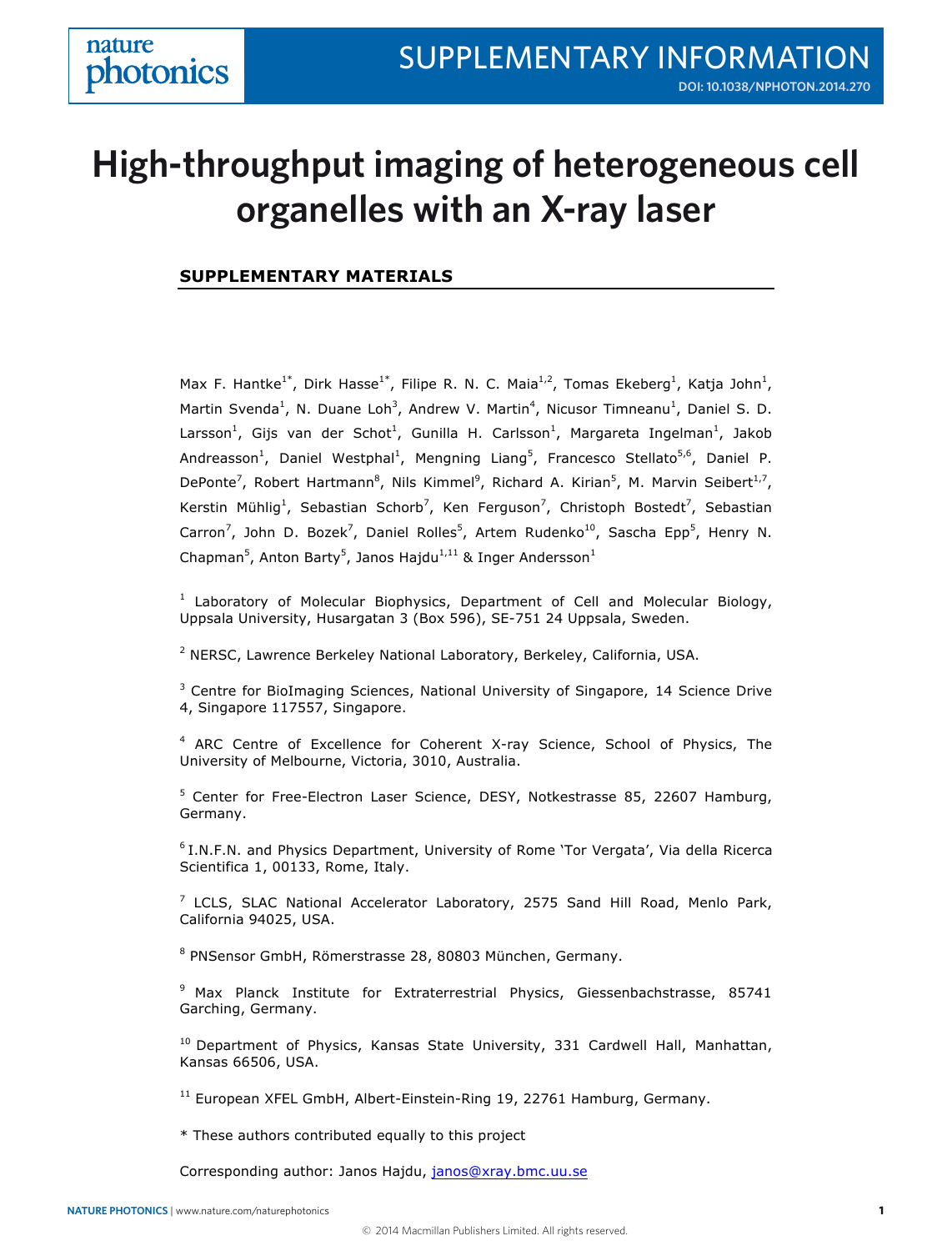#### **Section 1: Detection of multiple hits**

Spatially separated particles with similar sizes give rise to diffraction patterns that can be similar to single particle diffraction patterns. Such patterns will pass the first filter as their central speckle can be approximated with a spheroid model. We identified these multiple hits from the presence of cross-terms in the autocorrelation. The autocorrelation was obtained by Fourier transforming the intensity pattern. Maskedout pixels were filled in with intensity estimates from the spheroid model. In the autocorrelation domain, rows and columns were normalised by their median value to enhance contrast in the cross-terms and to suppress pixel correlations related to the read-out process of the detector. Finally, normalising the values radially by the median value, suppressed ringing in the vicinity of the self-terms. In the resulting image, the number of pixels that exceeded an empirically defined threshold was used as a score to discriminate multiple hits from single particle hits.

# **Section 2: Retrieval of particle size and hit intensity.**

We estimated the particle diameter from the semi-diameters of the spheroid fitted to the pattern as *d=*2(2a*+c*)/3. We assumed that the particles had an electron density 0.322  $\AA$ <sup>-3</sup> corresponding to an atomic composition  $H_{23}C_3NO_{10}S$  and a density of 1  $g/cm<sup>3</sup>$  (ref. 2), and used these values to obtain the hit intensity for each particle. Centre coordinates of the pattern were determined by finding the position, which best fulfils Friedel's symmetry (this is a valid assumption for particles smaller than 210 nm along the direction of the X-ray beam at 1.131 nm wavelength). Out-of-plane rotations were unconstrained by the measurements. We constrained the rotational freedom of the particles to in-plane rotations because most of our particles were more or less spherical or only slightly elongated. Finally, we estimated the free parameters by non-linear least square regression using the Levenberg–Marquardt algorithm.



**Supplementary Figure 1 |** Diffraction geometry for a spheroid. The freely oriented spheroid with the semidiameters *a* and *c* is placed in the object plane. B denotes the bodyaxis. The diffraction intensity of the object is measured in the detector plane at a point defined by the scattering vector **q**.

We refer to the formula from Hamzeh<sup>46</sup> for small-angle far-field diffraction from a uniform spheroid. The spheroid is an ellipsoid of revolution whose shape is described by the two parameters *a* and *c* denoting the semi-diameters orthogonal to and along the axis of revolution, respectively (Supplementary Fig. 1). Two Euler angles  $\theta$  and  $\phi$ describe the orientation by consecutive rotation with respect to the x-axis (out-ofplane rotation) and the z-axis (in-plane rotation). For scattered photons of wavelength  $\lambda$  the intensity distribution *I(q)* can be expressed by a function of the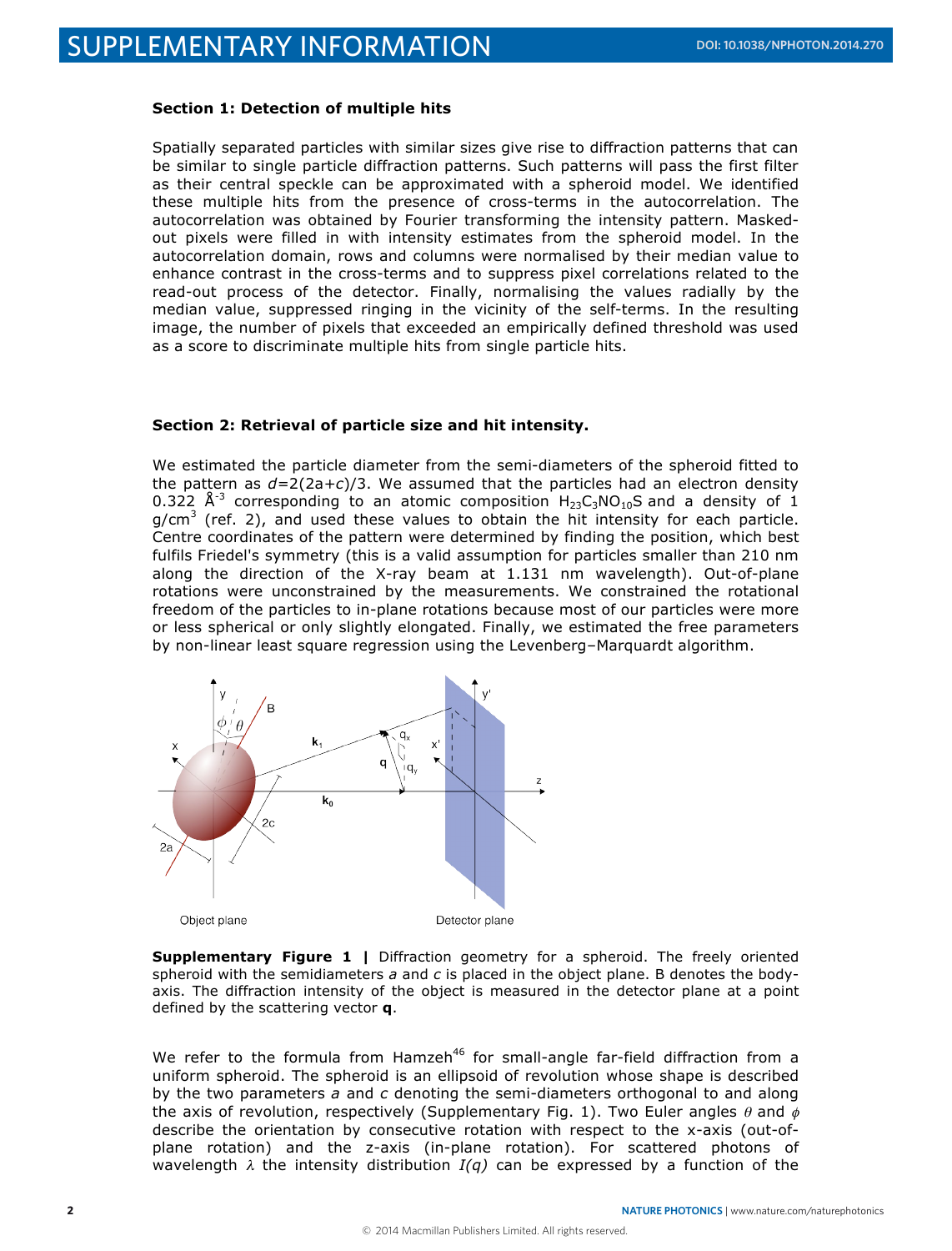transversal components  $q_x$  and  $q_y$  of the scattering vector  $\boldsymbol{q} = \boldsymbol{k}_1 \boldsymbol{\cdot} \boldsymbol{k}_0$  with  $|k_0|$ = $|k_1|$ =2π/λ*.* 

$$
I(q) = S \cdot r_0^2 \Omega \cdot \left(\frac{4}{3} \pi a^2 c\right)^2 \cdot \left[\frac{3 \cdot (\sin(qH(q)) - qH(q) \cdot \cos(qH(q)))}{\left(qH(q)\right)^3}\right]^2,
$$

where *S* is a scaling factor,  $r_0$  denotes the classical electron radius,  $\Omega$  denotes the solid angle of integration,  $2 \sin^2 g(\mathbf{q}) + c^2 \cos^2 g(\mathbf{q})$  and  $g(\mathbf{q}) = \frac{q_y \cos \theta \cos \phi - q_x \cos \theta \sin \phi}{q}$ *q*  $\frac{q_x}{2}$   $\frac{q_y}{2}$  . The scaling factor  $S = I_0 \rho_e^2$  depends on two quantities, the intensity  $I_0$  of the incoming wave ("hit intensity") and the electron

density  $\rho_e$ =0.322 Å<sup>-3</sup> of the particle.

# **Section 3: Fourier ring correlation and image splitting**

We calculate the Fourier ring correlation (FRC, refs. 40-43) to guard against overfitting our reconstructions to noise. FRC is calculated from two independent reconstructions extracted from the same diffraction pattern as shown in Supplementary Fig. 2. We divided the pixels of each pattern into two sets by going through every super-pixel (i.e. set of native pixels to be combined to a down-sampled pixel) and selecting 8 pixels at random, which we then averaged and assigned to the first image. We then averaged the remaining pixels and assigned the values to the second image. In the end the two reconstructed images are 4-times down-sampled versions of the starting reconstructions and their source pixels are independent and complementary.



### **Supplementary Figure 2 | Image splitting for Fourier ring correlation.**

We used the following algorithm to obtain 2 independent images from the same diffraction pattern (Supplementary Fig. 2):

1. Divide the input image into 4x4 super-pixels.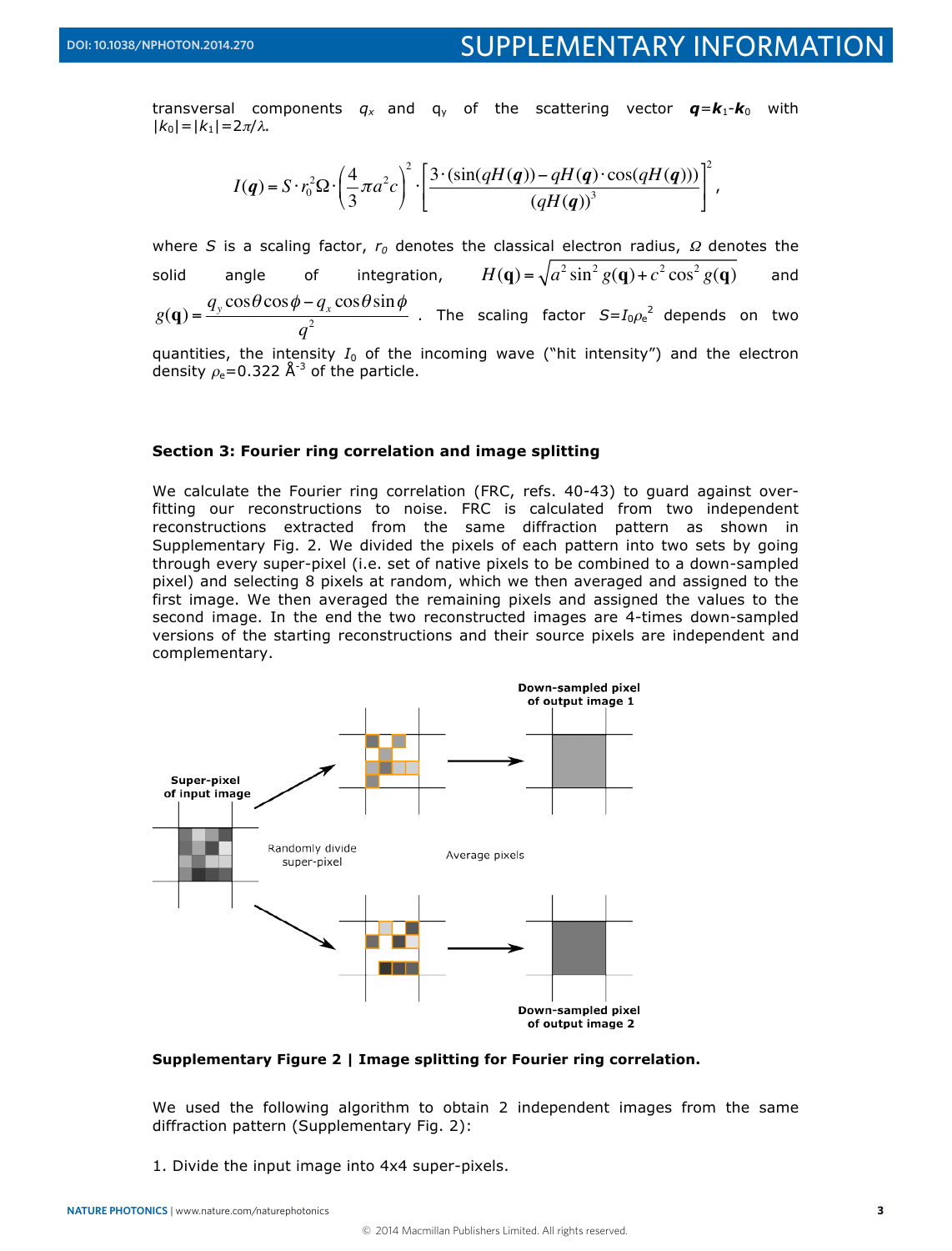2. For each of the super-pixels select 8 pixels at random.

3. Average the selected pixels and assign the result to the corresponding downsampled pixel in output image 1.

4. Average the remaining 8 pixels (those not selected in step 3) and assign the result to the corresponding down-sampled pixel in output image 2.